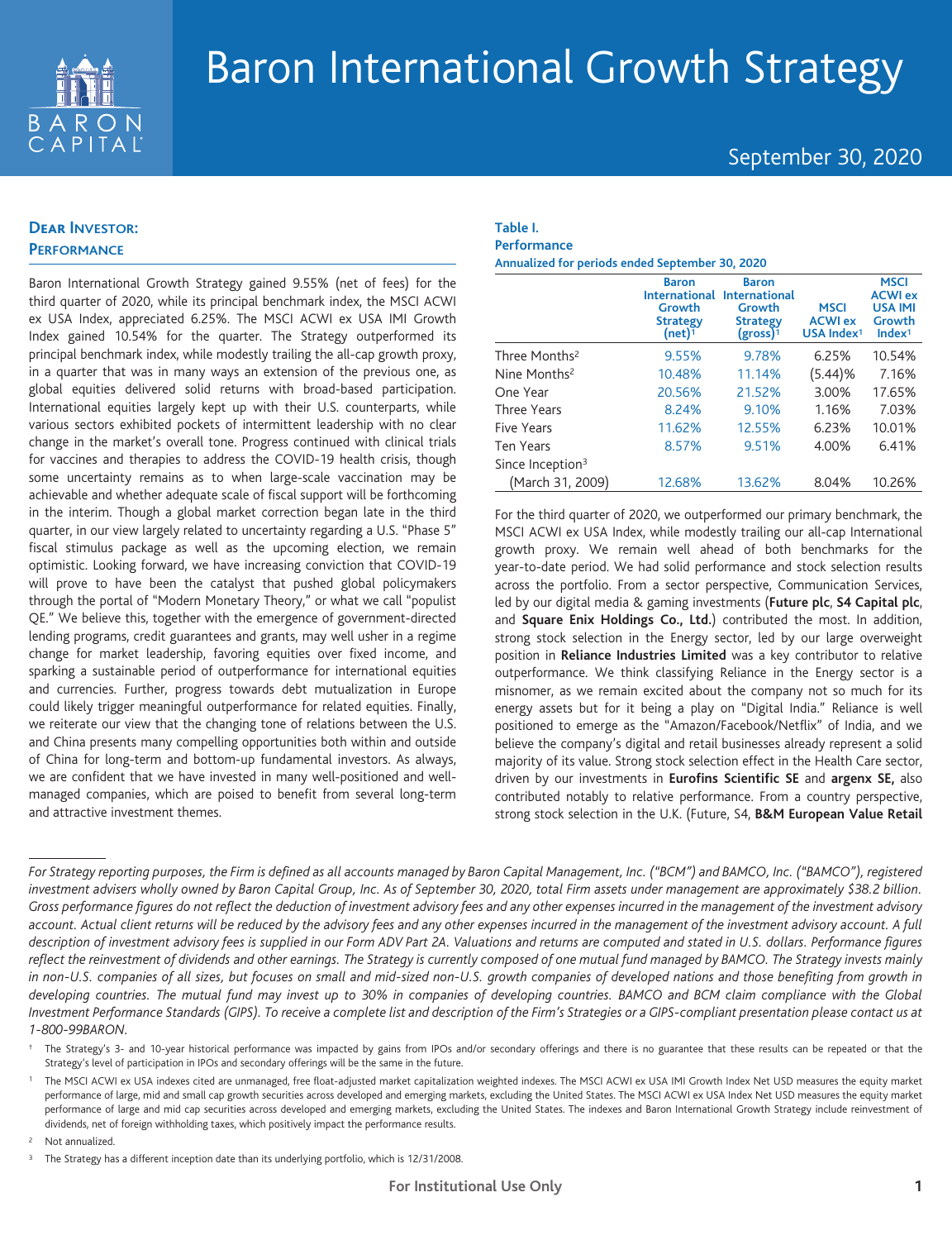**S.A.**, **Endava plc**, **Linde plc**, and **Dechra Pharmaceuticals PLC**) contributed the most. Stock selection in the Netherlands, Australia, Japan, Hong Kong, and France also contributed positively. While the breadth of portfolio performance was very good during the quarter, adverse stock selection in the Information Technology and Consumer Discretionary sectors detracted from relative performance, while from a country perspective, as our minimal exposure to strong performing Taiwanese and Korean equities and poor performance in the UAE and Korea were key detractors from relative performance.

#### **Table II.**

#### **Top contributors to performance for the quarter ended September 30, 2020**

|                                | Percent<br><b>Impact</b> |
|--------------------------------|--------------------------|
| Future plc                     | 0.86%                    |
| S4 Capital plc                 | 0.75                     |
| Alibaba Group Holding Limited  | 0.55                     |
| <b>NEXTDC Limited</b>          | 0.50                     |
| B&M European Value Retail S.A. | 0.46                     |

**Future plc** is a special-interest publisher of digital content, magazines, and events with a brand portfolio including TechRadar, PC Gamer, and Gizmodo. Shares were up on pandemic-related tailwinds to e-commerce in Future's largest categories – tech, gaming, music, sports, home, and lifestyle – as well as recovery in the broader advertising environment. We believe Future can continue to grow both organically and through M&A, with potential to complete meaningfully in the \$150 billion-plus global B2B market with its lead generation and business intelligence offerings.

**S4 Capital plc** is a global marketing services business founded by Sir Martin Sorrell, the founder and former CEO of WPP, the world's largest ad agency. S4 encompasses creative production firm MediaMonks and data-driven media consultancy MightyHive. Shares were up on recovering global ad spend, continued M&A, and increasing investor awareness. We believe S4 has meaningful potential over the long term to grow annual revenue north of 25% at high-teens EBITDA margins as it benefits from digital transformation across industries and geographies.

**Alibaba Group Holding Limited** is the largest retailer and e-commerce company in China. Alibaba operates shopping platforms Taobao and Tmall and owns 33% of soon-to-be publicly traded Ant Financial, which operates Alipay, China's largest third-party online payment provider. Shares of Alibaba were up on a sustained recovery in e-commerce driven by an increase in purchase frequency and spend per order. We believe Alibaba's core business remains highly profitable, complemented by rapid growth in the cloud business and inflection in the Cainiao logistics and New Retail segments.

**NEXTDC Limited** is a provider of network-dense, carrier-neutral colocation data center services across Australia. Shares contributed to performance during the third quarter due to strong full-year results and robust largescale lease signings with the world's premier cloud companies, which provides multi-year cash flow growth visibility. We retain conviction due to durable secular tailwinds in cloud adoption and IT outsourcing, strong pre-leasing trends, and the high likelihood of its being acquired as a pureplay Australian operator.

Shares of **B&M European Value Retail S.A.**, a discount retailer of general merchandise in the U.K., rose during the third quarter after reporting successive increases to near-term guidance on sales and EBITDA over the last several months. The onset of the pandemic drove a spike in demand during the spring that has continued since on elevated demand for home improvement products and heightened price consciousness by U.K. consumers. We believe B&M's discount format will be a share-taker over the intermediate term and remain invested.

#### **Table III.**

**Top detractors from performance for the quarter ended September 30, 2020**

|                                     | <b>Percent</b><br>Impact |
|-------------------------------------|--------------------------|
| WANdisco plc                        | $-0.19%$                 |
| TeamViewer AG                       | $-0.15$                  |
| Network International Holdings Ltd. | $-0.15$                  |
| BNP Paribas S.A.                    | $-0.14$                  |
| J D Wetherspoon plc                 | $-0.12$                  |

**WANdisco plc** is an infrastructure software company that develops and sells distributed software solutions for data replication across disparate computing environments. Shares of WANdisco were down on perceived risks around the company's ability to close second-half bookings given uncertainty around client purchasing decisions. We continue to believe WANdisco's technology offers a compelling value proposition to enhance live data consistency and streamline data management within hybrid environments of on-premises, private cloud, and public cloud platforms.

**TeamViewer AG**, a leading global software connectivity platform, detracted from performance. While second quarter earnings results were solid, the stock pulled back on profit-taking after a very large run up in the second quarter driven by investor sentiment that TeamViewer is a major work-from-home beneficiary. We remain shareholders as believe the company has a compelling combination of strong growth prospects and attractive margins.

**Network International Holdings Ltd.** is a leading payment processor in the Middle East and Africa. Weakness in the share price was driven by first half financial results that were negatively impacted by the pandemic. Revenue fell 12% and EBITDA fell 31% due to a rapid drop in spending and tourism. The company also announced an acquisition that received a mixed reaction from investors and required an equity raise. We remain invested because we believe the pandemic's impact on performance is temporary and the company should benefit from increasing adoption of electronic payments.

**BNP Paribas S.A.** is a full-service financial institution with operations throughout Europe and the U.S. Shares of BNP declined during the quarter in line with the broader sector of European banks. The economic impact of the pandemic has depressed the short-term outlook for revenue growth and increased the need for provisions to absorb credit losses across the banking sector. We believe BNP is better positioned to withstand these headwinds due to a solid balance sheet, diversified revenue streams, and cost cutting initiatives outlined in its strategic plan.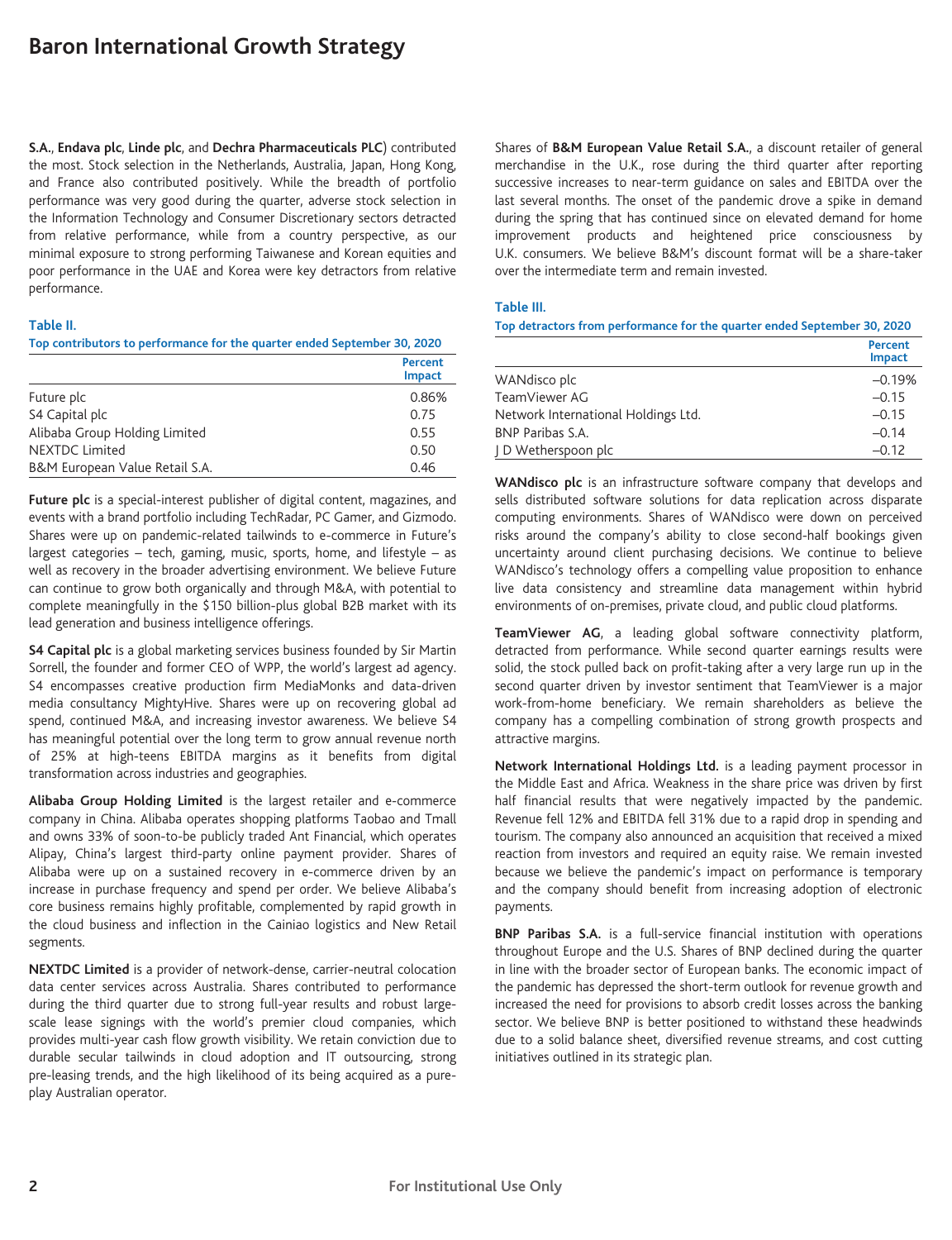Shares of **J D Wetherspoon plc**, an owner and operator of pubs across the U.K., declined during the period held as a re-acceleration in U.K. coronavirus cases drove a new series of government-imposed restrictions around large gatherings and restaurant curfews. We believe current depressed prices are an attractive entry point for the best operator in the business. J D Weatherspoon's strategy of reinvesting volume growth into lower prices for customers has created a self-reinforcing loop of share gains that we believe will resume once the pandemic has passed.

#### **PORTFOLIO STRUCTURE**

#### **Table IV.**

#### **Top 10 holdings as of September 30, 2020 – Developed Countries**

|                                 | <b>Percent of</b><br><b>Net Assets</b> |
|---------------------------------|----------------------------------------|
| argenx SE                       | 2.4%                                   |
| Telefonaktiebolaget LM Ericsson | 2.1                                    |
| Future plc                      | 2.1                                    |
| NFXTDC Limited                  | 1.8                                    |
| S4 Capital plc                  | 1.8                                    |
| Astra7eneca PLC                 | 1.7                                    |
| B&M European Value Retail S.A.  | 1.7                                    |
| Keyence Corporation             | 1.6                                    |
| Endava plc                      | 1.5                                    |
| Eurofins Scientific SE          | 1.5                                    |

#### **Table V.**

**Top five holdings as of September 30, 2020 – Emerging Countries**

|                               | <b>Percent of</b><br><b>Net Assets</b> |
|-------------------------------|----------------------------------------|
| Alibaba Group Holding Limited | 1.8%                                   |
| Zai Lab Limited               | 17                                     |
| Reliance Industries Limited   | 15                                     |
| Tencent Holdings Limited      | 1.3                                    |
| Afya Limited                  | 11                                     |

#### **Table VI.**

**Percentage of securities in Developed Markets as of September 30, 2020**

|                      | <b>Percent of</b><br><b>Net Assets</b> |
|----------------------|----------------------------------------|
| United Kingdom       | 15.3%                                  |
| Japan                | 13.0                                   |
| France               | 5.1                                    |
| <b>Netherlands</b>   | 3.4                                    |
| Switzerland          | 3.4                                    |
| <b>United States</b> | 3.3                                    |
| Sweden               | 3.2                                    |
| Canada               | 2.8                                    |
| Germany              | 2.5                                    |
| Israel               | 2.1                                    |
| Australia            | 1.8                                    |
| Hong Kong            | 1.5                                    |
| Spain                | 1.5                                    |
| Norway               | 0.4                                    |

#### **Table VII.**

|  |  | Percentage of securities in Emerging Markets as of September 30, 2020 |  |
|--|--|-----------------------------------------------------------------------|--|

|                      | <b>Percent of</b><br><b>Net Assets</b> |
|----------------------|----------------------------------------|
| China                | 12.5%                                  |
| India                | 5.4                                    |
| <b>Brazil</b>        | 3.4                                    |
| Russia               | 2.6                                    |
| Mexico               | 1.3                                    |
| Korea                | 0.7                                    |
| United Arab Emirates | 0.3                                    |

*Exposure by Market Cap:* The Strategy may invest in companies of any market capitalization, and we strive to maintain broad diversification by market cap. At the end of the third quarter of 2020, the Strategy's median market cap was \$13.1 billion, and we were invested 53.4% in large- and giant-cap companies, 22.6% in mid-cap companies, and 9.5% in small- and micro-cap companies, as defined by Morningstar, with the remainder in cash.

## **RECENT ACTIVITY**

During the third quarter of 2020, we added several new ideas toward existing themes while also increasing position sizing on new investments made earlier in the year. We continue our endeavor to modestly reduce the number of positions in the portfolio while adding concentration to our highest-conviction ideas.

In recent quarters, we have endeavored to increase our holdings of local European businesses as we anticipate policy and structural changes that could enhance confidence in the Euro and the growth potential of local economies. During the quarter, we established a position in **Cellnex Telecom, S.A.**, which is Europe's largest independent tower company with market leading positions in countries such as Spain, France, Italy, Switzerland, Portugal, the U.K., and the Netherlands. We participated in Cellnex's €4 billion capital raise in August that was issued against the backdrop of an €11 billion potential near-term deal pipeline. Cellnex has a large addressable market opportunity with only approximately 30% of towers owned by independent tower operators in Europe vs. 90% in the U.S. We believe the shift of tower portfolios from carrier-owned to independent ownership will be a key growth engine for Cellnex and important source of capital for telecom carriers to fund necessary 5G investment and network upgrades. In addition to external growth, the company has strong underlying organic growth prospects due to the upcoming 5G investment cycle and further necessary network densification requirements underpinned by robust growth in mobile data usage.

We also initiated a position in **J D Wetherspoon plc**, an owner and operator of pubs across the U.K., during the quarter. The onset of the COVID-19 pandemic and associated government restrictions on public gatherings drove a decline of 50% in Wetherspoon's share price from the end of last year to the third quarter of 2020, which we viewed as an attractive entry point for the best operator in its industry. Wetherspoon has consistently generated mid-single-digit same-store sales growth over the last half-decade while the rest of the industry has generally seen declining volumes. Its approach of reinvesting traffic growth back into ever lower prices has created a virtuous circle of market share gains and a volume-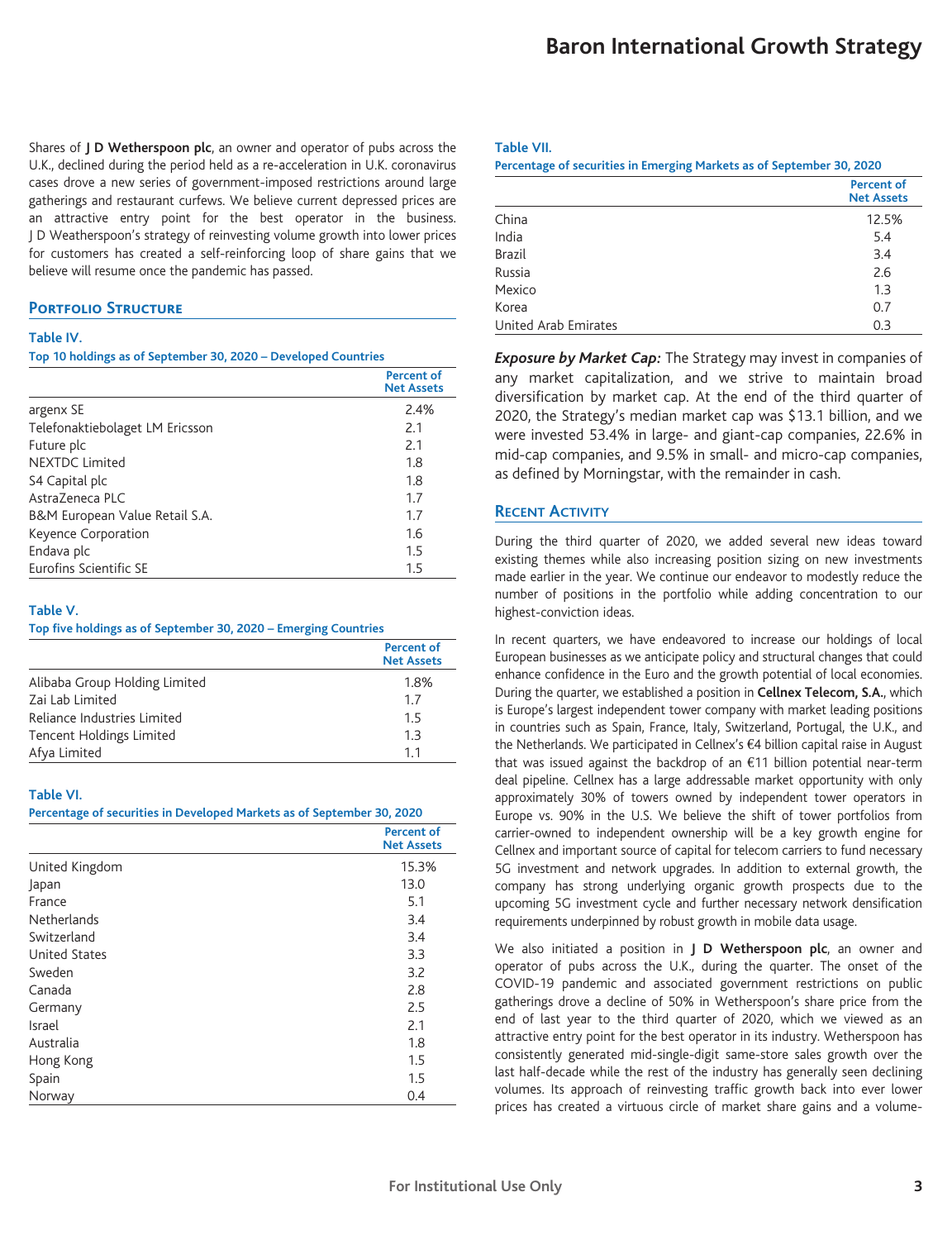based business model that allows Wetherspoon's assets to be profitable at prices well below anything competitors can offer. We have seen this strategy drive success in other geographic markets and in other retail categories, and we believe it will also work here. Once the COVID-19 pandemic passes, we expect Wetherspoon's growth and market share gains will accelerate as a large fraction of the restaurant estate in the U.K. likely has or will close permanently this year, which will benefit food-led pub operators like Wetherspoon. We anticipate multiple expansion from current trough levels over the next 12 months, followed by attractive compound returns from both earnings growth and free cash flow generation.

We have been researching many investment candidates related to our fintech/financial services disruption theme. During the quarter, we initiated a position in **TCS Group Holding PLC**, an online financial services firm in Russia. TCS is a pioneer in digital banking and currently holds the #2 position in credit card loans in the country. The company is diversifying its credit portfolio into consumer secured loans and is building an online ecosystem to offer its clients a full suite of financial products. We are excited about the prospects of this new strategy, particularly in the outlook for its online brokerage, wealth management, and insurance distribution initiatives, that offer a significant runway for growth. We expect the company to deliver at least 20% earnings growth in the next few years with the potential for multiple expansion as revenues from non-lending verticals grow in relation to the total. TCS recently disclosed it has entered negotiations to be acquired by Yandex, which operates the largest internet search portal in Russia.

As part of our China value add/localization theme, we initiated a position in **Han's Laser Technology Industry Group Co., Ltd.**, a leading integrated laser equipment manufacturer in China. In our view, the company's earnings will continue to expand over the next several years driven by form factor change in 5G smartphones, localized production of PCBs, general demand acceleration post COVID-19, and long-term investment in advanced technologies. The company is accelerating R&D efforts in mission critical segments such as EuV machines to help drive China's technology localization efforts. We maintain conviction in Han's Laser's competitive positioning as one of the best direct plays in China's manufacturing upgrade theme.

During the quarter, we also added to several existing positions, notably **Credit Suisse Group AG**, **BNP Paribas S.A.**, **CAE Inc.**, **SMS Co., Ltd.**, **Telefonaktiebolaget LM Ericsson**, **Advantest Corporation**, and **Hong Kong Exchanges and Clearing Limited**. We exited several investments in favor of higher conviction positions, including **Treasury Wine Estates Limited**, **Julius Baer Group Ltd.**, **Koninklijke Vopak N.V.**, **TechnoPro Holdings, Inc.**, and **WH Group Limited**.

## **Outlook**

The third quarter of 2020 was in many ways an extension of the second, with global equities delivering solid returns with broad-based participation. International and EM equities largely kept up with their U.S. counterparts, while various sectors exhibited pockets of intermittent leadership with no clear change in the market's overall tone. Progress continued with clinical trials for vaccines and therapies to address the COVID-19 health crisis, though some uncertainty remains as to when large-scale vaccination may be achievable and whether adequate scale of fiscal support will be forthcoming in the interim.

The market's message through much of the past quarter, however, has been clear. The global economy is progressing towards reopening and normalization. In most countries, consumer spending and utilization measures of public and private transportation are recovering substantially, while certain activities such as travel remain subdued. With few signs of troubling credit issues and a fair portion of record stimulus still in the pipeline, markets are largely looking through ongoing COVID disruption in favor of long-term earnings potential and full normalization over a reasonable time frame.

Late in the quarter, a global market correction emerged, in our view largely a result of the failure of the U.S. Congress to pass a meaningful "Phase 5" stimulus package, uncertainty regarding Brexit and economic growth in Europe, as well as the U.S. election, its integrity, and how the immediate post-election period will play out. Finally, as the fourth quarter began, indications of a potential second wave of virus began to emerge in various countries, notably including Europe, the U.K. and the U.S. While we see this market consolidation as part of the ongoing ebb and flow of the interplay between the path of the virus, the near-term outlook for economic growth, interest rates and inflation, and the U.S. election and related politics, we remain believers that global authorities will continue to underwrite adequate policy support to provide a bridge to a full recovery, and that most publicly traded businesses will ultimately arrive at earnings potential without the need for dilutive capital issuance. In other words, notwithstanding some near-term noise, policymakers have rolled out a shiny bazooka, and we remain optimistic, particularly with regard to the companies in which we are invested.

In last quarter's letter we described how we had strategically approached COVID beneficiaries and COVID-impacted and COVID-impaired businesses. Companies in which we are invested that are benefitting from the COVID-related and accelerated penetration of digitization, mobile ecommerce and advanced logistics, artificial intelligence, contactless payments, cloud-based architecture, and software-as-a-service remain key drivers of our year-to-date performance. In addition, higherquality growth companies with strong market positions and healthy balance sheets are consolidating markets and gaining share. This is a global phenomenon benefitting many of our portfolio companies which also helps reconcile the performance of many publicly traded equities with COVID-challenged economic growth. Finally, we suggested last quarter that rising geopolitical tension between the U.S. and China was creating significant opportunities for investors not only in domestic Chinese businesses and their supply chains seeking to displace profit share from Western multi-nationals in a variety of value-added industries, but also in companies that can offer diversification of manufacturing or supply away from China. We believe we are in the early innings of substantial value creation in the beneficiaries of shifting global geopolitics.

Finally, we reiterate our view that the COVID crisis has vaulted the world's policymakers through the portal of "Modern Monetary Theory," or fiscal expansion funded by money printing and central bank balance sheet expansion. More recently, we appear to have entered the early stages of politicians hijacking the levers of monetary policy through targeted and subsidized lending, credit guarantees and government grants, particularly in Europe and the U.S. This "populist QE" will likely prove to be a very different type of stimulus, one that could challenge consensus views on inflation expectations and sustainable nominal economic growth, and ultimately lead to a change in capital allocation and market leadership